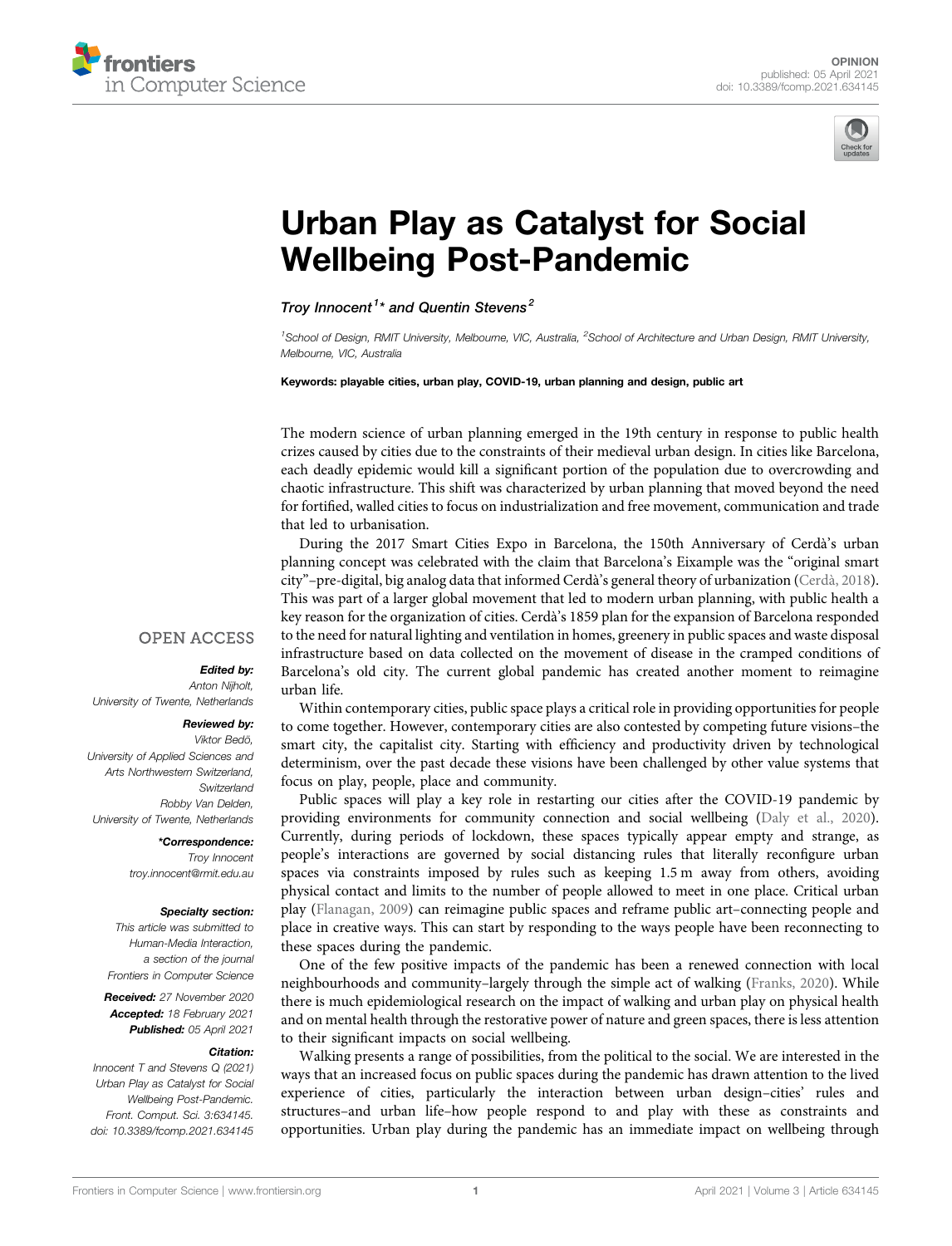renewed connection to place and the emergence of playful forms of engagement, often shared on social media, happening spontaneously as part of urban life. It also has the potential for impact in the longer term in reshaping urban design as these playful, public actions become part of the "new normal" and are adopted by local government, or through increased awareness and popularity of longstanding tactical urbanism initiatives. The pandemic has put into motion connections between urban design and urban life, social wellbeing and critical play.

In cities that have been built around car culture and increased productivity, being a pedestrian is a radical act. Slowing down, being present in the street, and taking the scenic route all mean occupying public spaces for sheer enjoyment and in protest against cultures of accelerated consumption. Playful and reflective wandering in the modern city has a long history, from the Nineteenth-Century flânerie of Charles Baudelaire [\(Benjamin, 2015](#page-2-4)) to the post-war dérive of the Situationist International and the millennial psychogeography of Iain Sinclair ([Sinclair, 1999\)](#page-2-5). While data on walking such as searches for directions on Apple's mapping services show a net decrease in walking to a specific destination, the anecdotal evidence tells the story of increased walking for recreation or within local neighbourhoods.

At the intersection of localism and urban play lies an increased social engagement that can engender a sense of connection with place and with community that supports social wellbeing and neighbourhood cohesion. In the short term this is often spontaneous and self-organized–chalk rainbows, bear maps, spoonvilles and GPS doodles ([Lund,](#page-2-6) [2020\)](#page-2-6)–and in the longer term can develop through joint initiatives between local government, creative communities and neighbourhoods.

Playful approaches to urbanism have an important role in supporting social wellbeing—by imagining new forms of engagement that can support the post-pandemic recovery of cities. These include public art that encourages exploration, stimulates action, and triangulates social encounters. Play introduces low-risk, low-stress, innovative ways of interacting with other people and building social connection. It can also involve creative and enjoyable ways of adapting social life to the constraints of social distancing such as giant circles painted in parks ([Strauss, 2020\)](#page-2-7) or finding other ways to share connection such as chalk messages and drawings on streets ([Murray-At](#page-2-8)field, 2020).

A new public art project outside V&A Dundee ([Figure 1](#page-2-9)) has started exploring this concept. Inspired by pavement chalk drawings and simple games such as hopscotch, it creates a set of public conditions for play that comply with social distancing and create opportunities for social connection ([One Play Thing,](#page-2-10) [2020](#page-2-10)). Apps that are situated around urban exploration can take on new significance as people explore and rediscover places close to home, through recreational play and random exploration. Analog games can encourage playful mappings of place such as the many ways that people have created a sense of connection on their daily walks during lockdown such as chalk drawings and

messages, makeshift installations of toys and crafted objects. Now that people can go out to play again, playing with the thresholds and boundaries of social distancing protocols offers strategies for playful compliance.

Transforming public spaces is often a slow, bureaucratic process. However, with the increased pressure on local governments to reactivate these places comes curiosity and support for new approaches. This can be small changes such as reprogramming pedestrian crossings to slow down traffic, encouraging communities' own playful efforts at tactical urbanism, or large-scale re-allocation of urban spaces for new forms of socialization and play. Park (ing) Day began as a playful form of tactical urbanism to convert on-street parking spots into more green and sociable spaces, now it has become commonplace with semi-permanent parklets throughout Melbourne supporting al fresco dining over summer as part of local government initiatives ([City of](#page-2-11) [Melbourne, 2020\)](#page-2-11).

These initiatives include converting parking bays into bike lanes and walking trails, opening up streets to outdoor dining, and supporting temporary public artworks that experimentally transform spaces. Such moves can open up opportunities for what play makes possible–structuring ideal social relations, overcoming transactional social interactions, and seeing cities as places for connection and experience rather than instrumental function or prevention.

Politicians in Australia and elsewhere have been emphasizing the essential importance of playing board games at home and exercising alone outdoors. We need to ask how we can bring together artists, urbanists, designers and policymakers to develop public play with a social purpose. Using Melbourne as a model, the real city outside the home offers a much richer context for playful interaction with others, combining social and physical engagement, and including playful engagement with strangers, which is so important for the sense of social wellbeing beyond our own social circle.

Public spaces are critical for community connection and social wellbeing. While Melbourne is currently the epicentre of Australia's second COVID-19 wave, it also has the potential to lead the return to a re-imagined social life in urban spaces post-pandemic-through its vibrant street life, arts and culture, local government expertize in place management, unique urban DNA and playful community spirit. Urban play has found a new sense of purpose in daily connection and as a methodology for speculative design ([Dunne and Raby, 2013\)](#page-2-12) in our rapidly changing cities through critical play that challenges accepted norms and conventions [\(Leorke and](#page-2-13) [Wood, 2019](#page-2-13)).

The COVID-19 pandemic raises broader questions around the role and function of cities in relation to society. What are they for? Do we have enough open spaces and green areas? Do we need cities at all? Through a renewed focus on the capacity of urban public spaces to drive community connection and social wellbeing, our cities may be remade and reconfigured post-pandemic. Urban play